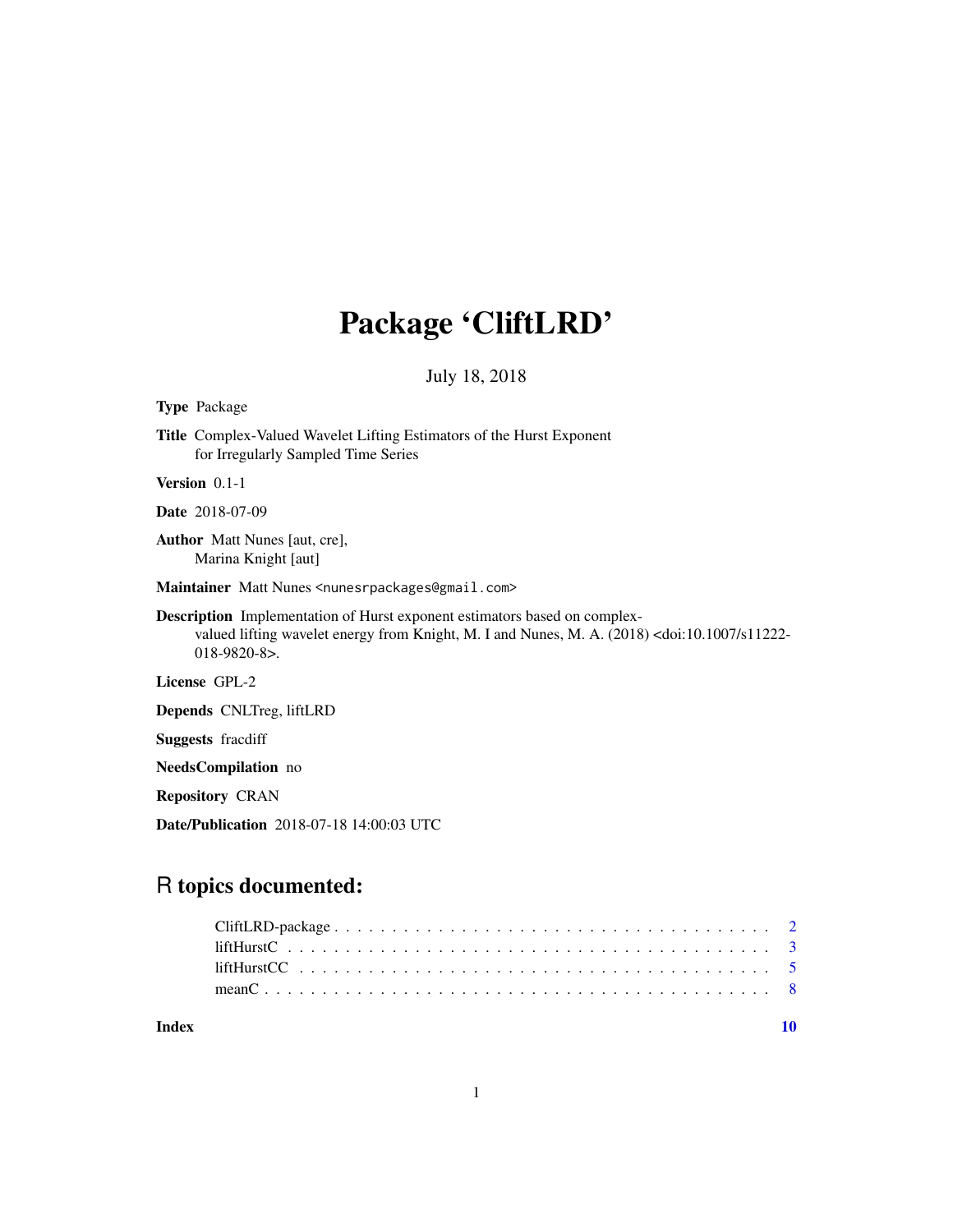<span id="page-1-0"></span>CliftLRD-package *Complex-Valued Wavelet Lifting Estimators of the Hurst Exponent for Irregularly Sampled Time Series*

#### Description

Implementations of Hurst exponent estimators based on the relationship between wavelet lifting scales from complex-valued lifting schemes and wavelet energy.

#### Details

Package information:

| Package: | CliftLRD   |
|----------|------------|
| Type:    | Package    |
| Version: | $0.1 - 1$  |
| Date:    | 2018-07-09 |
| License: | $GPI - 2$  |

This package exploits a complex-valued wavelet transform for irregularly spaced data to form wavelet-like scale-based energy measures for a time series. This is then used to estimate the Hurst exponent for real- and complex-valued time series. The main routines are

#### [liftHurstC](#page-2-1) and [liftHurstCC](#page-4-1)

#### Author(s)

Matt Nunes, Marina Knight Maintainer: Matt Nunes <nunesrpackages@gmail.com>

#### References

Knight, M. I, and Nunes, M. A. (2018) Long memory estimation for complex-valued time series. *Stat. Comput. (to appear)*. Online First Article: DOI [10.1007/s11222-018-9820-8.](https://doi.org/10.1007/s11222-018-9820-8)

For related literature on the lifting methodology adopted in the technique, see

Hamilton, J., Nunes, M. A., Knight, M. I. and Fryzlewicz, P. (2017) Complex-valued lifting and applications. *Technom.*,60 (1), 48–60.

For more information on long-memory processes, see e.g.

Beran, J. et al. (2013) Long-memory processes. Springer. Lilly, J. M., Sykulski, A. M., Early, J. J. and Olhede, S. C. (2017) Fractional Brownian motion, the Mat\'ern process, and stochastic modeling of turbulent dispersion. *Nonlin. Proc. Geophys.*, 24, 481–514.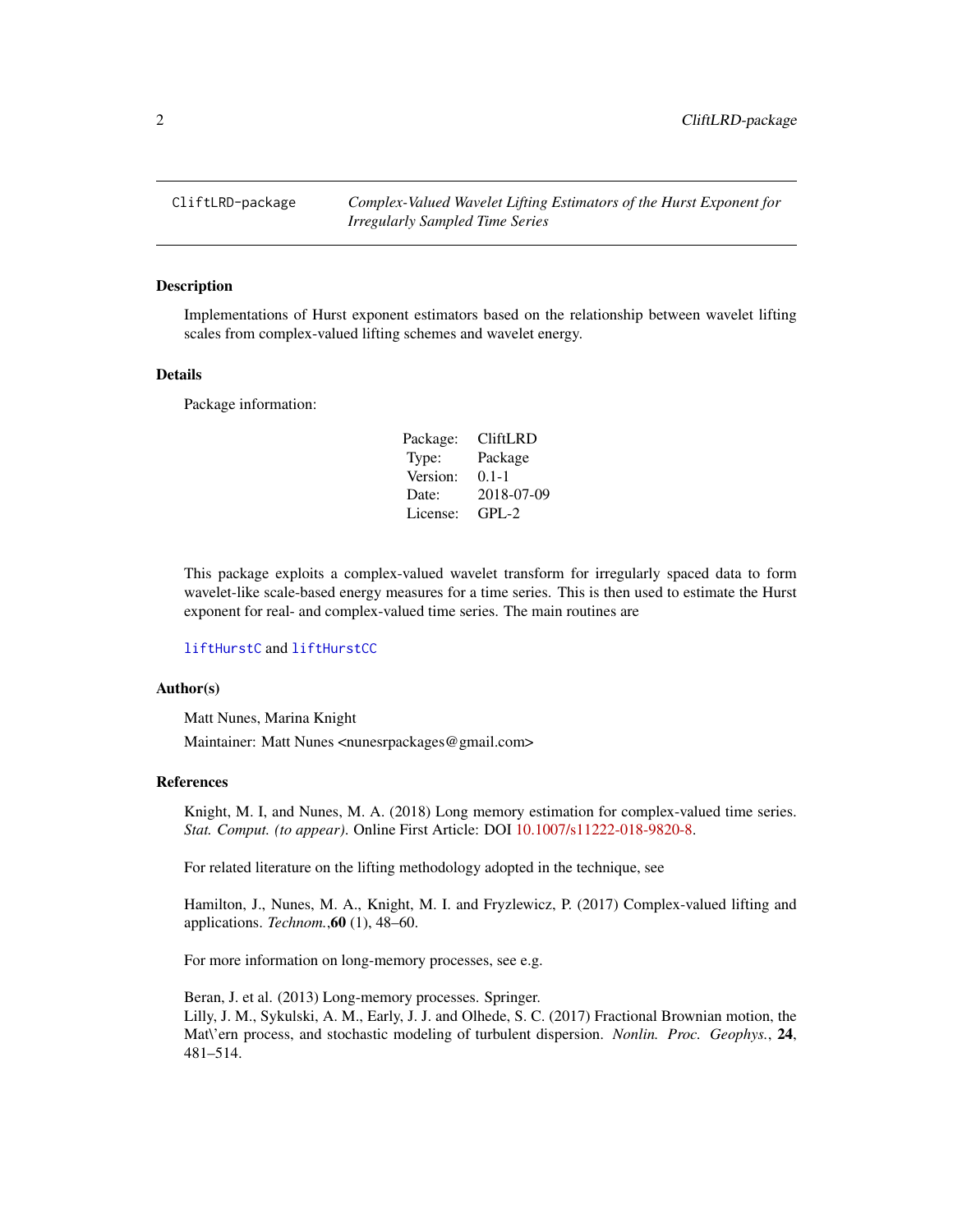<span id="page-2-1"></span><span id="page-2-0"></span>liftHurstC *Performs (non-decimated) complex-valued lifting based estimation of the Hurst exponent of a real-valued time series*

# Description

The function exploits the linear relationship in complex-valued wavelet energy per scale to estimate the long range dependence parameter of an irregular (real-valued) time series.

# Usage

```
liftHurstC(x, grid = 1:length(x), model = "FGN", ntraj = 50, cutoffs = 0,
cut.fine = TRUE, efun = meanmoC, afun = idj, altype = 1, tail = TRUE,
normalise = TRUE, level = 0.05, bc = TRUE, vc = TRUE, jsc = TRUE,
BHonly=TRUE, ...)
```
# Arguments

| X.       | A real-valued time series, possibly irregularly spaced.                                                                                                                                                                                                                                                                       |
|----------|-------------------------------------------------------------------------------------------------------------------------------------------------------------------------------------------------------------------------------------------------------------------------------------------------------------------------------|
| grid     | The time samples corresponding to the time series x.                                                                                                                                                                                                                                                                          |
| model    | The underlying model the time series is assumed to follow. Possible values are<br>"FBM", "FGN", and "ID".                                                                                                                                                                                                                     |
| ntraj    | The number of lifting trajectories (bootstraps) used for the estimation of the<br>Hurst exponent.                                                                                                                                                                                                                             |
| cutoffs  | A vector indicating if the coarsest scales are to be removed when estimating the<br>linear slope in the energy-scale relationship; for example if cutoffs = $\theta$ , all<br>levels will be used in the estimation. For multiple cutoffs, all slopes will be<br>calculated.                                                  |
| cut.fine | A boolean variable indicating if the finest (default) or coarsest scales are to be<br>removed when estimating the linear slope in the energy-scale relationship; see<br>cutoffs description for more information.                                                                                                             |
| efun     | A function indicating which measure of wavelet energy to use. The default<br>is meanmoC, corresponding to the average (modulus) squared detail coefficient<br>within a particular scale, scaled by $(n-1)$ . Another measure could be the tradi-<br>tional modulus squared mean, or the corresponding median calculation etc. |
| afun     | A function indicating which measure of wavelet integral (scale) to use (cor-<br>responding to the x-axis of the energy-scale relationship). The default is idj,<br>corresponding to the log2 of the dyadic wavelet scale, i.e an integer representing<br>the scale.                                                           |
| altype   | An integer indicating which type of artificial levels to be used, see<br>artificial. levels for more information.                                                                                                                                                                                                             |
| tail     | A boolean variable indicating whether to amalgamate artificial levels with few<br>coefficients, see artificial. levels for more information.                                                                                                                                                                                  |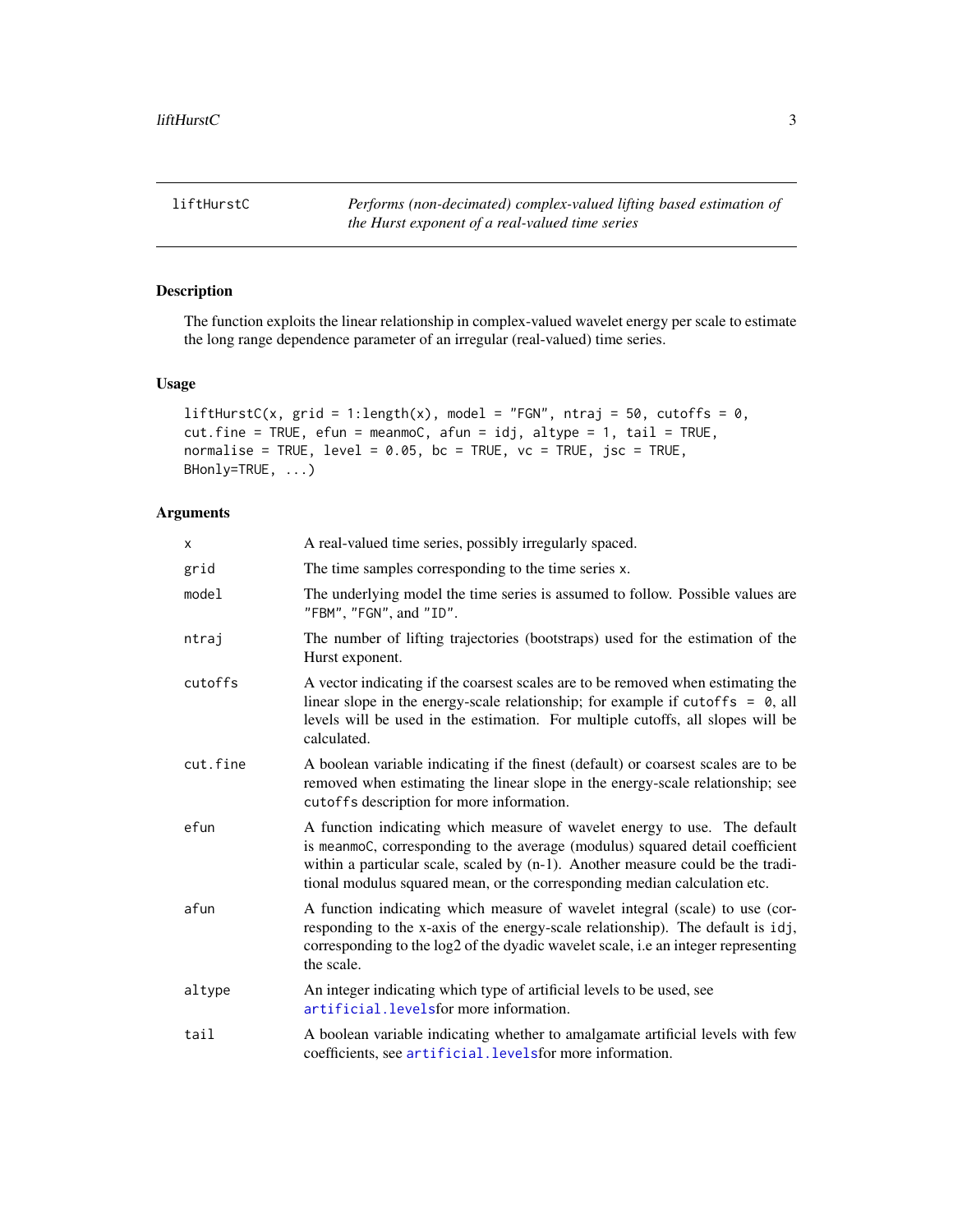<span id="page-3-0"></span>

| level<br>estimate.<br>bc<br>using the approximate chi <sup><math>\wedge</math>2</sup> distribution of the wavelet energies.<br><b>VC</b><br>regression.<br>jsc<br>used to reweight the estimate of the Hurst exponent.<br>BHonly<br>the last trajectory will be returned.<br>ified lifting trajectory. | normalise | A boolean variable indicating whether to normalise the detail coefficients by<br>their individual (induced) standard deviations (computed using the diagonal of<br>the complex-valued lifting matrix, see Hamilton et al. (2017) or fwtnppermC<br>for more details).            |
|--------------------------------------------------------------------------------------------------------------------------------------------------------------------------------------------------------------------------------------------------------------------------------------------------------|-----------|---------------------------------------------------------------------------------------------------------------------------------------------------------------------------------------------------------------------------------------------------------------------------------|
|                                                                                                                                                                                                                                                                                                        |           | The significance level for the bootstrap confidence interval of the Hurst exponent                                                                                                                                                                                              |
|                                                                                                                                                                                                                                                                                                        |           | A boolean variable indicating whether bias-correction should take place or not,                                                                                                                                                                                                 |
|                                                                                                                                                                                                                                                                                                        |           | A boolean variable indicating whether a weighted linear regression should be<br>used when estimating the Hurst exponent. If TRUE, the inverse of the variances<br>of the approximate chi <sup><math>\lambda</math></sup> 2 distribution of the wavelet energies are used in the |
|                                                                                                                                                                                                                                                                                                        |           | A boolean variable indicating whether the slope of the log-linear relationship<br>between the artificial scales and the log of the integrals should be computed and                                                                                                             |
|                                                                                                                                                                                                                                                                                                        |           | A boolean variable indicating whether only the Hurst estimate should be re-<br>turned. If FALSE, then the (log) energies used in the calculation is also returned.<br>Note that if bootstrapping is performed (tradonly=FALSE), then the energies for                           |
|                                                                                                                                                                                                                                                                                                        |           | Any other optional arguments to the function fwtnpperm function from the nlt<br>package, which performs wavelet lifting of the time series x according to a spec-                                                                                                               |

#### Details

Complex-valued wavelet lifting is performed on a time series to convert it into a set of complexvalued wavelet coefficients and corresponding lifting integrals, specific to when the data were "lifted" during the decomposition. The coefficients are then grouped into artificial levels, using the integrals to mimic the support of the wavelets in the classical wavelet setting, and therefore producing a notion of scale. The complex-valued coefficients in each artificial level are then used to compute values of the wavelet energy for a particular level. The (slope of the) linear relationship between the scales and their energies is then used in computing an estimate of the Hurst exponent for the series. In effect, this is akin to performing two separate lifting transforms on the series, eliciting information from both parts of the complex-valued lifting transform. This procedure can be performed for multiple (random) lifting trajectories, each producing a slightly different estimate.

#### Value

The function returns a matrix of dimension length(cutoffs) x 5. The first column are the slopes of the regression fits for each cutoff, where the average is taken over the ntraj randomly generated lifting trajectories. Similarly, the second column represents the average Hurst exponent for the cutoffs over all lifting paths. The third column is the standard deviation of the ntraj Hurst estimates through performing non-decimated lifting. The fourth and fifth columns are the lower and upper values of the bootstrap confidence interval of the Hurst exponent estimate.

If BHonly=FALSE, the routine also returns the energies and scales (on a log scale) which are used in the regression to estimate the decay properties of the spectrum (for the last lifting trajectory).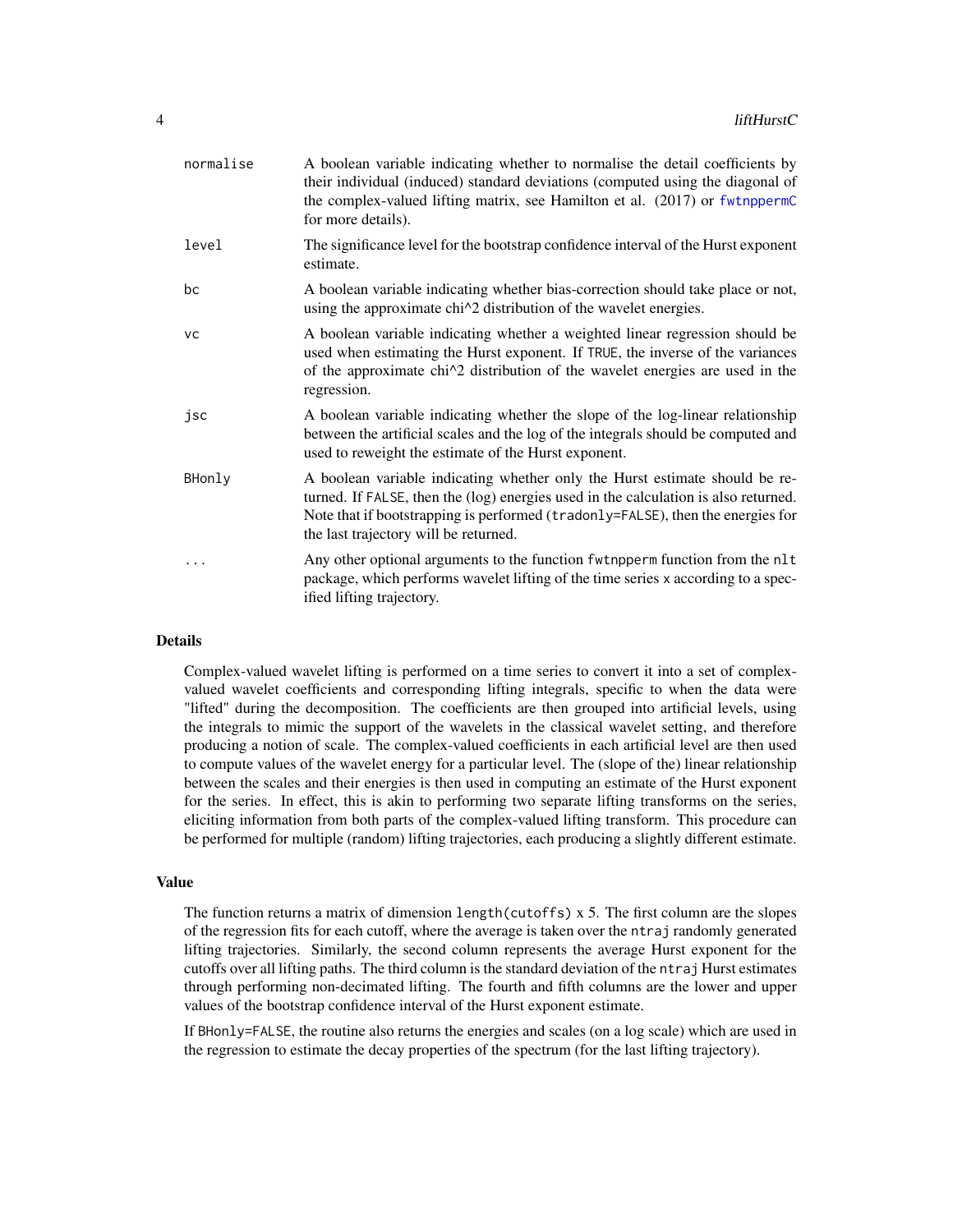#### <span id="page-4-0"></span>liftHurstCC 5

#### Author(s)

Matt Nunes, Marina Knight

# References

Knight, M. I. and Nunes, M. A. (2018) Long memory estimation for complex-valued time series. *Stat. Comput. (to appear)*. Online First Article: DOI [10.1007/s11222-018-9820-8.](https://doi.org/10.1007/s11222-018-9820-8) Hamilton, J., Nunes, M. A., Knight, M. I. and Fryzlewicz, P. (2017) Complex-valued lifting and applications. *Technom.*,60 (1), 48–60.

For more details on the weighted linear regression and bias calculations, see e.g.

Veitch, D. and Abry, P. (1999) A Wavelet-Based Joint Estimator of the Parameters of Long-Range Dependence. *IEEE Trans. Info. Theory* 45 (3), 878–897.

#### See Also

[artificial.levels](#page-0-0), [Hfrombeta](#page-0-0), [fwtnppermC](#page-0-0)

#### Examples

library(fracdiff)

# simulate a long range dependent time series, and fake missingness  $x$  <-fracdiff.sim(n = 200, d = 0.3)\$series

missing<-sample(1:200,70,FALSE) timeindex<-setdiff(1:200,missing)

Hestx<-liftHurstC(x[timeindex],grid=timeindex,ntraj=25)

<span id="page-4-1"></span>

| liftHurstCC | Performs (non-decimated) complex-valued lifting based estimation of |
|-------------|---------------------------------------------------------------------|
|             | the Hurst exponent of a complex-valued time series                  |

# Description

The function exploits the linear relationship in complex-valued wavelet energy per scale to estimate the long range dependence parameter of an irregular (complex-valued) time series.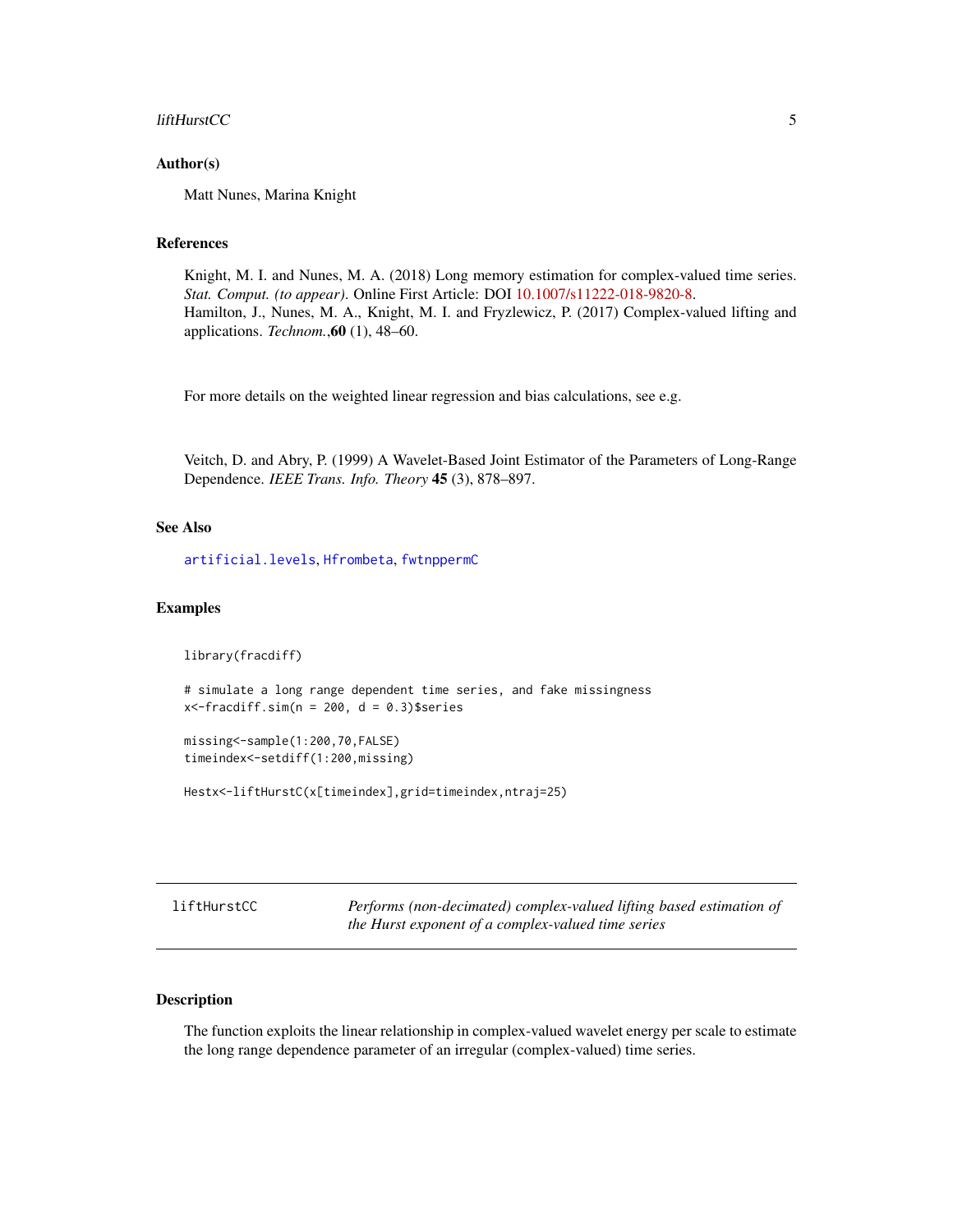```
liftHurstCC(x, grid = 1:length(x), model = "FGN", ntraj = 50, cutoffs = 0,
cut.fine = TRUE, efun = meanmoC, afun = idj, altype = 1, tail = TRUE,
normalise = TRUE, level = 0.05, bc = TRUE, vc = TRUE, jsc = TRUE,
BHonly=TRUE, ...)
```
# Arguments

| X         | A complex-valued time series, possibly irregularly spaced.                                                                                                                                                                                                                                                                    |
|-----------|-------------------------------------------------------------------------------------------------------------------------------------------------------------------------------------------------------------------------------------------------------------------------------------------------------------------------------|
| grid      | The time samples corresponding to the time series x.                                                                                                                                                                                                                                                                          |
| model     | The underlying model the time series is assumed to follow. Possible values are<br>"FBM", "FGN", and "ID".                                                                                                                                                                                                                     |
| ntraj     | The number of lifting trajectories (bootstraps) used for the estimation of the<br>Hurst exponent.                                                                                                                                                                                                                             |
| cutoffs   | A vector indicating if the coarsest scales are to be removed when estimating the<br>linear slope in the energy-scale relationship; for example if cutoffs = $\theta$ , all<br>levels will be used in the estimation. For multiple cutoffs, all slopes will be<br>calculated.                                                  |
| cut.fine  | A boolean variable indicating if the finest (default) or coarsest scales are to be<br>removed when estimating the linear slope in the energy-scale relationship; see<br>cutoffs description for more information.                                                                                                             |
| efun      | A function indicating which measure of wavelet energy to use. The default<br>is meanmoC, corresponding to the average (modulus) squared detail coefficient<br>within a particular scale, scaled by $(n-1)$ . Another measure could be the tradi-<br>tional modulus squared mean, or the corresponding median calculation etc. |
| afun      | A function indicating which measure of wavelet integral (scale) to use (cor-<br>responding to the x-axis of the energy-scale relationship). The default is idj,<br>corresponding to the log2 of the dyadic wavelet scale, i.e an integer representing<br>the scale.                                                           |
| altype    | An integer indicating which type of artificial levels to be used, see<br>artificial.levelsfor more information.                                                                                                                                                                                                               |
| tail      | A boolean variable indicating whether to amalgamate artificial levels with few<br>coefficients, see artificial. levels for more information.                                                                                                                                                                                  |
| normalise | A boolean variable indicating whether to normalise the detail coefficients by<br>their individual (induced) standard deviations (computed using the diagonal of<br>the complex-valued lifting matrix, see Hamilton et al. (2017) or fwtnppermC<br>for more details).                                                          |
| level     | The significance level for the bootstrap confidence interval of the Hurst exponent<br>estimate.                                                                                                                                                                                                                               |
| bc        | A boolean variable indicating whether bias-correction should take place or not,<br>using the approximate chi^2 distribution of the wavelet energies.                                                                                                                                                                          |
| vc        | A boolean variable indicating whether a weighted linear regression should be<br>used when estimating the Hurst exponent. If TRUE, the inverse of the variances<br>of the approximate chi^2 distribution of the wavelet energies are used in the<br>regression.                                                                |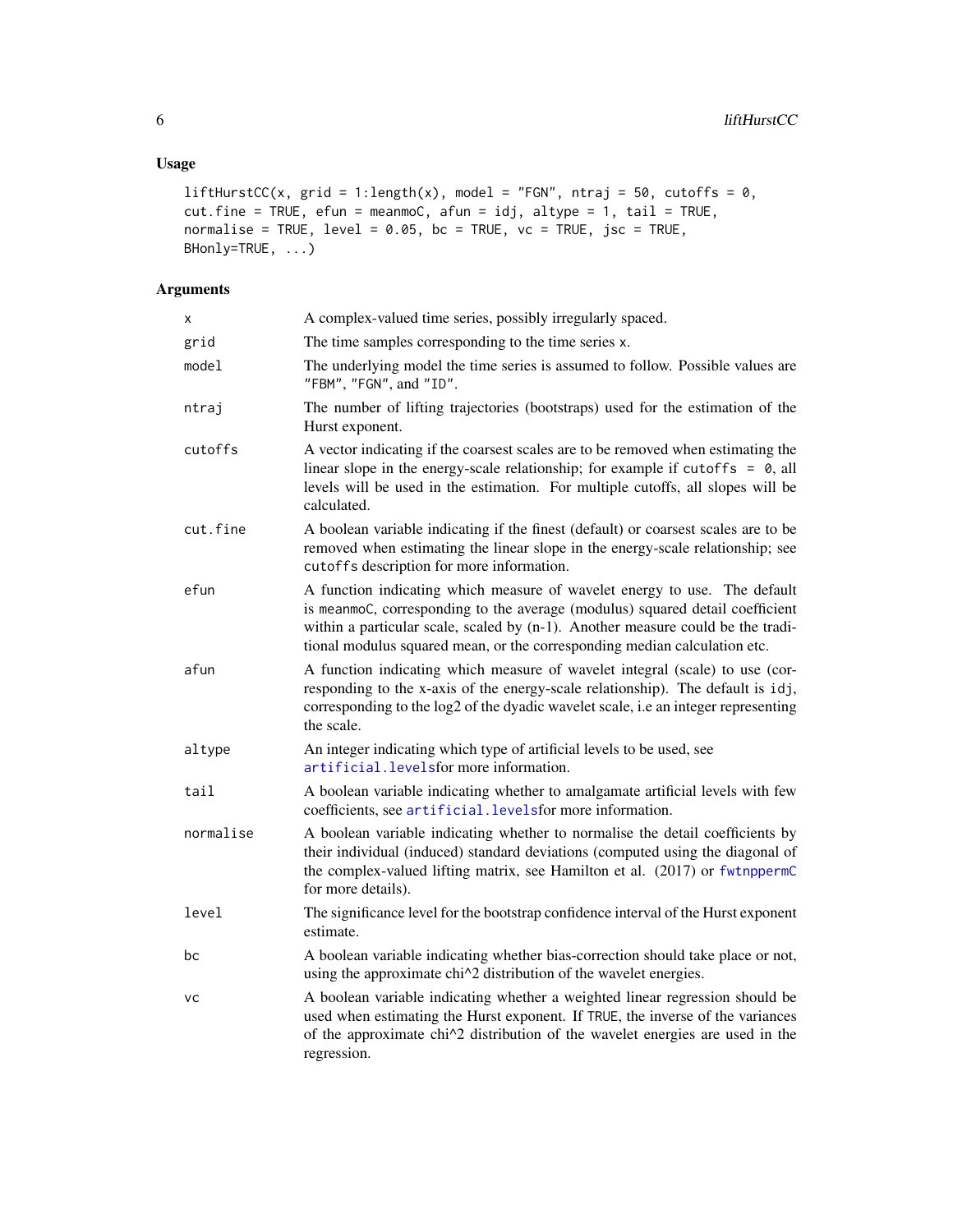#### liftHurstCC 7

| jsc      | A boolean variable indicating whether the slope of the log-linear relationship<br>between the artificial scales and the log of the integrals should be computed and<br>used to reweight the estimate of the Hurst exponent.                                                                    |
|----------|------------------------------------------------------------------------------------------------------------------------------------------------------------------------------------------------------------------------------------------------------------------------------------------------|
| BHonly   | A boolean variable indicating whether only the Hurst estimate should be re-<br>turned. If FALSE, then the (log) energies used in the calculation is also returned.<br>Note that if bootstrapping is performed (tradonly=FALSE), then the energies for<br>the last trajectory will be returned. |
| $\ddots$ | Any other optional arguments to the function function function from the nlt<br>package, which performs wavelet lifting of the time series x according to a spec-<br>ified lifting trajectory.                                                                                                  |

#### Details

Complex-valued wavelet lifting is performed on a complex-valued time series to convert it into a set of complex-valued wavelet coefficients and corresponding lifting integrals, specific to when the data were "lifted" during the decomposition. By using the conjugate of the lifting matrix and also applying this to the series, we can obtain a second set of complex-valued wavelet coefficients. The coefficients are grouped into artificial levels, using the integrals to mimic the support of the wavelets in the classical wavelet setting, and therefore producing a notion of scale. The complexvalued coefficients in each artificial level are then used to compute values of the wavelet energy for a particular level. The (slope of the) linear relationship between the scales and their energies is then used in computing an estimate of the Hurst exponent for the series. Since we have two sets of complex coefficients, the estimation of the log-linear relationship can be performed twice and the esitmates averaged. This procedure can be performed for multiple (random) lifting trajectories, each producing a slightly different estimate.

#### Value

The function the estimate of the Hurst exponent for the series after averaging over all ntraj lifting paths involved in the nondecimated lifting.

If BHonly=FALSE, the routine also returns the energies and scales (on a log scale) which are used in the regression to estimate the decay properties of the spectrum (for the last lifting trajectory).

#### Author(s)

Matt Nunes, Marina Knight

#### References

Knight, M. I. and Nunes, M. A. (2018) Long memory estimation for complex-valued time series. *Stat. Comput. (to appear)*. Online First Article: DOI [10.1007/s11222-018-9820-8.](https://doi.org/10.1007/s11222-018-9820-8) Hamilton, J., Nunes, M. A., Knight, M. I. and Fryzlewicz, P. (2017) Complex-valued lifting and applications. *Technom.*,60 (1), 48–60.

For more details on the weighted linear regression and bias calculations, see e.g.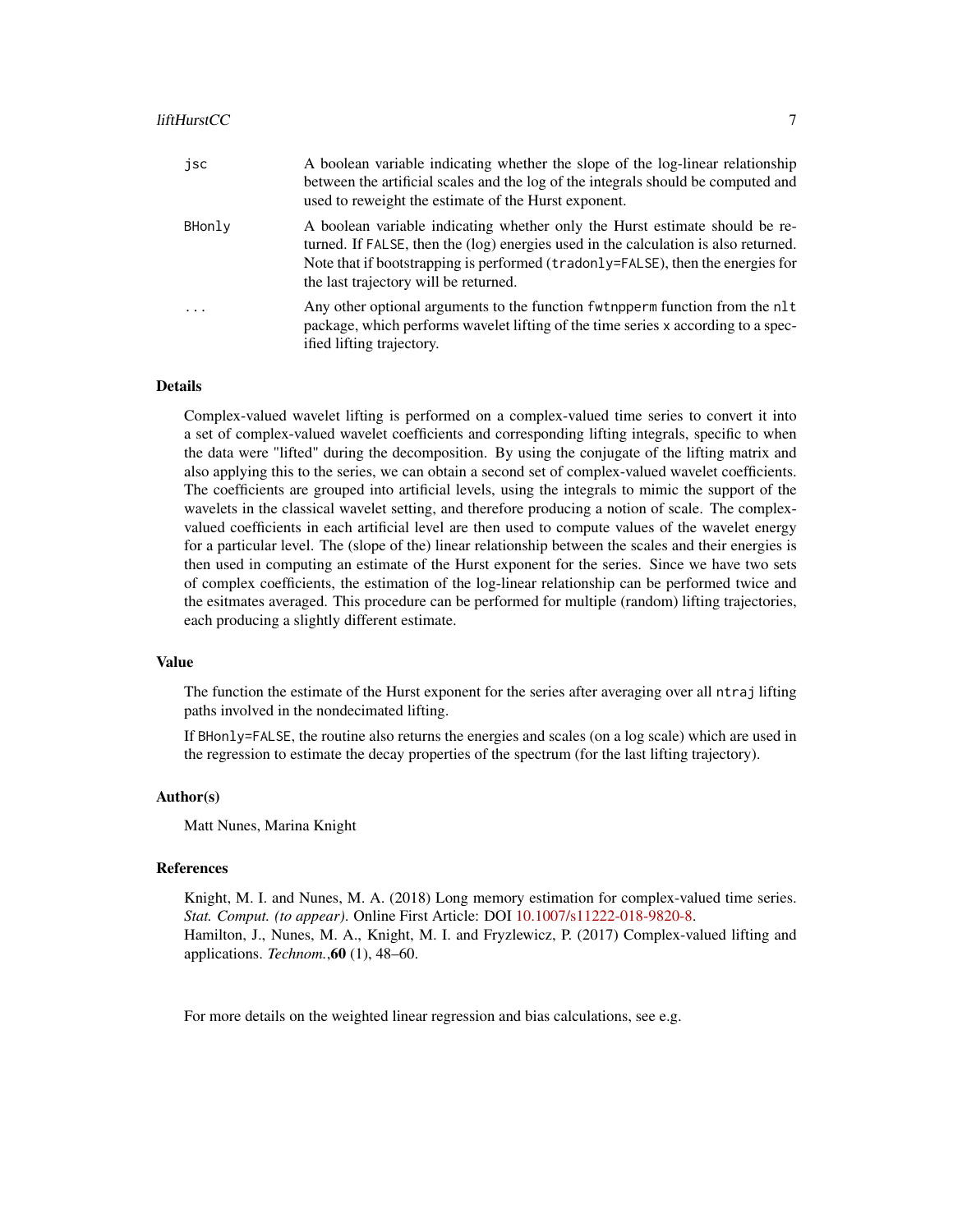#### <span id="page-7-0"></span>8 mean C

Veitch, D. and Abry, P. (1999) A Wavelet-Based Joint Estimator of the Parameters of Long-Range Dependence. *IEEE Trans. Info. Theory* 45 (3), 878–897.

#### See Also

[artificial.levels](#page-0-0), [Hfrombeta](#page-0-0), [fwtnppermC](#page-0-0)

#### Examples

```
# generate a fake complex-valued series
x<-complex(real=rnorm(150), imaginary=rnorm(150))
```
# perform lifting-based estimation of the Hurst exponent

```
Hestx<-liftHurstCC(x,ntraj=25)
```
meanC *Functions to perform summary calculations of wavelet scales and energies resulting from complex-valued lifting transforms.*

#### **Description**

To estimate the slope of the relationship between wavelet scale and wavelet energy, choices have to be made as to how these quantities are computed. Examples of these choices are the functions listed here.

## Usage

meanC(x) meanmoC(x)

#### Arguments

x a vector of values, representing the integrals or detail coefficients in a particular artificial level

#### Value

A numeric value corresponding to the average (modulus) squared detail coefficient or scaled average (modulus squared detail coefficient.

# Author(s)

Matt Nunes, Marina Knight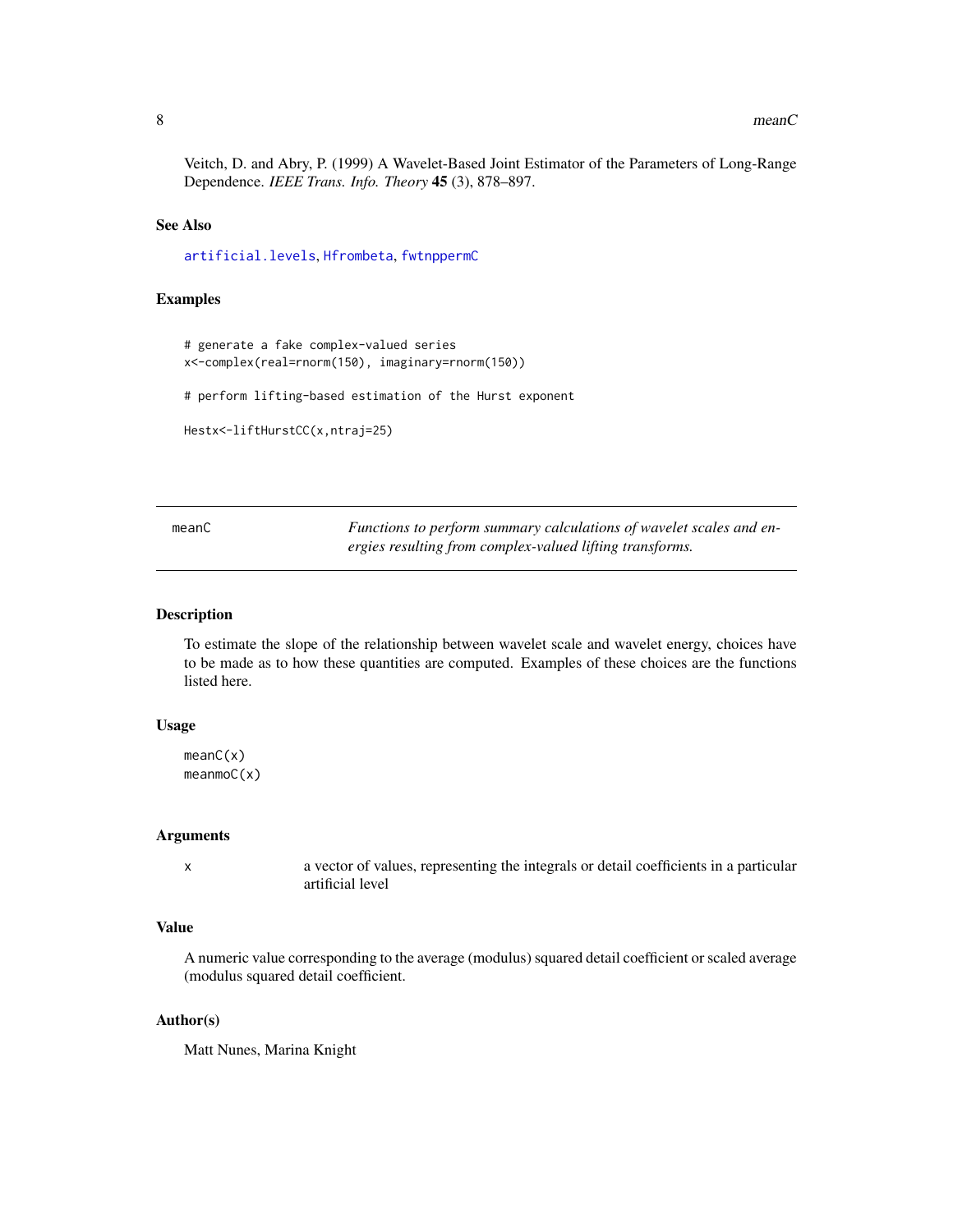#### <span id="page-8-0"></span> $meanC$  9

# References

Knight, M. I and Nunes, M. A. (2018) Long memory estimation for complex-valued time series. *Stat. Comput. (to appear)*. Online First Article: DOI [10.1007/s11222-018-9820-8.](https://doi.org/10.1007/s11222-018-9820-8)

# See Also

[liftHurstC](#page-2-1), [liftHurstCC](#page-4-1)

# Examples

x<-rnorm(50,30,2) y<-rnorm(50,30,2)

z<-complex(real=x,imaginary=y)

# calculate the average squared value of complex-valued vector (i.e. energy)

meanC(z)